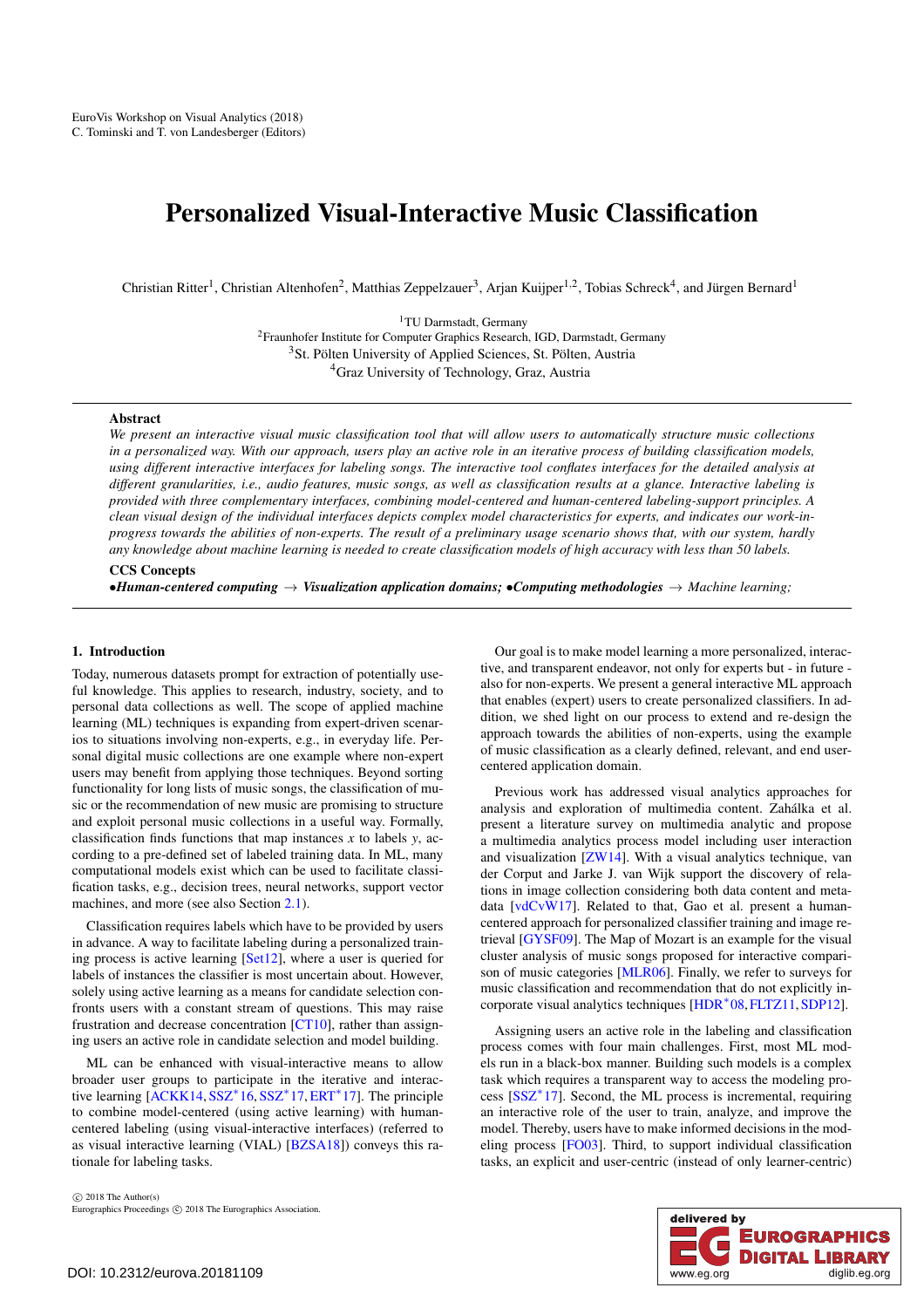<span id="page-1-4"></span>*C. Ritter & M. Zeppelzauer & C. Altenhofen & A. Kuijper & T. Schreck & J. Bernard / Personalized Visual-Interactive Music Classification* 32



<span id="page-1-3"></span>Figure 1: *Overview of our system for the personalized visual classification of music collections. Upper left: querying and browsing interface for all songs. Lower left: class creation, labeling, and class prediction interface. Upper right: analysis of features and class distributions. Center right: filtering interface for classes and class collisions. Lower right: two interfaces for the meaningful selection of labeling candidates (based on dimensionality reduction and active learning). Throughout this work, we apply a test dataset for genre classification. Note in our examples, we give the true class label in [brackets] in the song names for verification.*

way to give feedback is needed [\[SRL](#page-4-15)<sup>∗</sup>07], coupled with the ability to have the control over the model [\[CT10\]](#page-4-1). Finally, classification approaches come with the challenge of a tedious labeling process to create training data [\[Set12\]](#page-4-0).

We present a visual analytics approach that allows expert users to label music collections and to build personalized classification models. The approach builds upon requirements to interactive visual ML models and implements the principles of visual interactive learning (VIAL) concept [\[BZSA18\]](#page-4-6). Our primary contributions are:

- A novel music classification system which learns personal preferences of users
- Visualization techniques that allow the analysis of data and model characteristics at three different granularities (features, instances, and classes)
- Three visualization techniques that enable the user to label instances in different ways and to iteratively learn the classifier, depending on their information need, expertise, and preference

We also share our work-in-progress from an expert system towards a VIAL approach for end users following the goal to open ML to broader user groups. After presenting the system in Section [2,](#page-1-1) we demonstrate the approach in a usage scenario on genre classification (Section [3\)](#page-3-0) and conclude in Section [4.](#page-3-1)

# <span id="page-1-1"></span>2. Approach

We present the technical background (Section  $2.1$ ) and requirements (Section [2.2\)](#page-1-2) for our approach, followed by an in-depth description of the system and individual views in Section [2.3.](#page-2-0)

# <span id="page-1-0"></span>2.1. Technical Background

Music Feature Extraction: With the ESSENTIA [\[BWG](#page-4-16)∗13] library, we use a standard approach for music feature extraction. ES-

SENTIA combines spectral, time-domain, tonal, rhythm, SFX and other high-level descriptors to yield a compact feature representation. ESSENTIA is open source, in contrast to projects that have become commercial such as the Echo Nest API [\[EWJL10\]](#page-4-17).

Classification: We use general purpose classifiers which are fast, robust, and have become popular across several application domains. Users can select from the following algo-rithms: Random Forest [\[Bre01\]](#page-4-18), C4.5 [\[Qui93\]](#page-4-19), KStar [\[CT95\]](#page-4-20), NaiveBayes [\[HKP12\]](#page-4-21), SimpleLogistic [\[FHT00\]](#page-4-22), MultilayerPerceptron [\[RHW86\]](#page-4-23), SVM [\[CV95\]](#page-4-24), and AdaBoost [\[Sch99\]](#page-4-25), all provided with the WEKA [\[SF16\]](#page-4-26) framework.

Active Learning: According to surveys on active learning [\[Set09,](#page-4-27) [Set12\]](#page-4-0), existing algorithms can be divided into uncertainty sampling, query-by-committee, error reduction, relevancebased, and data-driven variants. We use Smallest Margin [\[SDW01\]](#page-4-28) as a prominent example for uncertainty sampling, but point out that our approach does not depend on the choice of one algorithm.

#### <span id="page-1-2"></span>2.2. Requirements to Personalized Classification Approaches

We utilized a set of requirements to build and iteratively refine our tool. The requirements were the result of a review of related work, experiences of previous approaches [will be added], as well as interviews and formative evaluation rounds with musicians (and drummers) conducted in early design phases.

- R<sup>1</sup> *Granularities*: information about instances, features, and classes.
- R<sup>2</sup> *Transparency*: inference about data and model output.
- R<sup>3</sup> *Guidance*: emphasis on important aspects of data and model.
- R<sup>4</sup> *Efficiency*: reducing effort for labeling and model building.
- R<sup>5</sup> *Uncertainty*: assessment of the probabilistic model output.
- R<sup>6</sup> *Drill-Down*: focus on (semantic) aspects of interest.
- R<sup>7</sup> *Instant Feedback*: ad-hoc representation of results for validation.
- R<sup>8</sup> *Simple UI*: the user interface should be both intuitive and usable.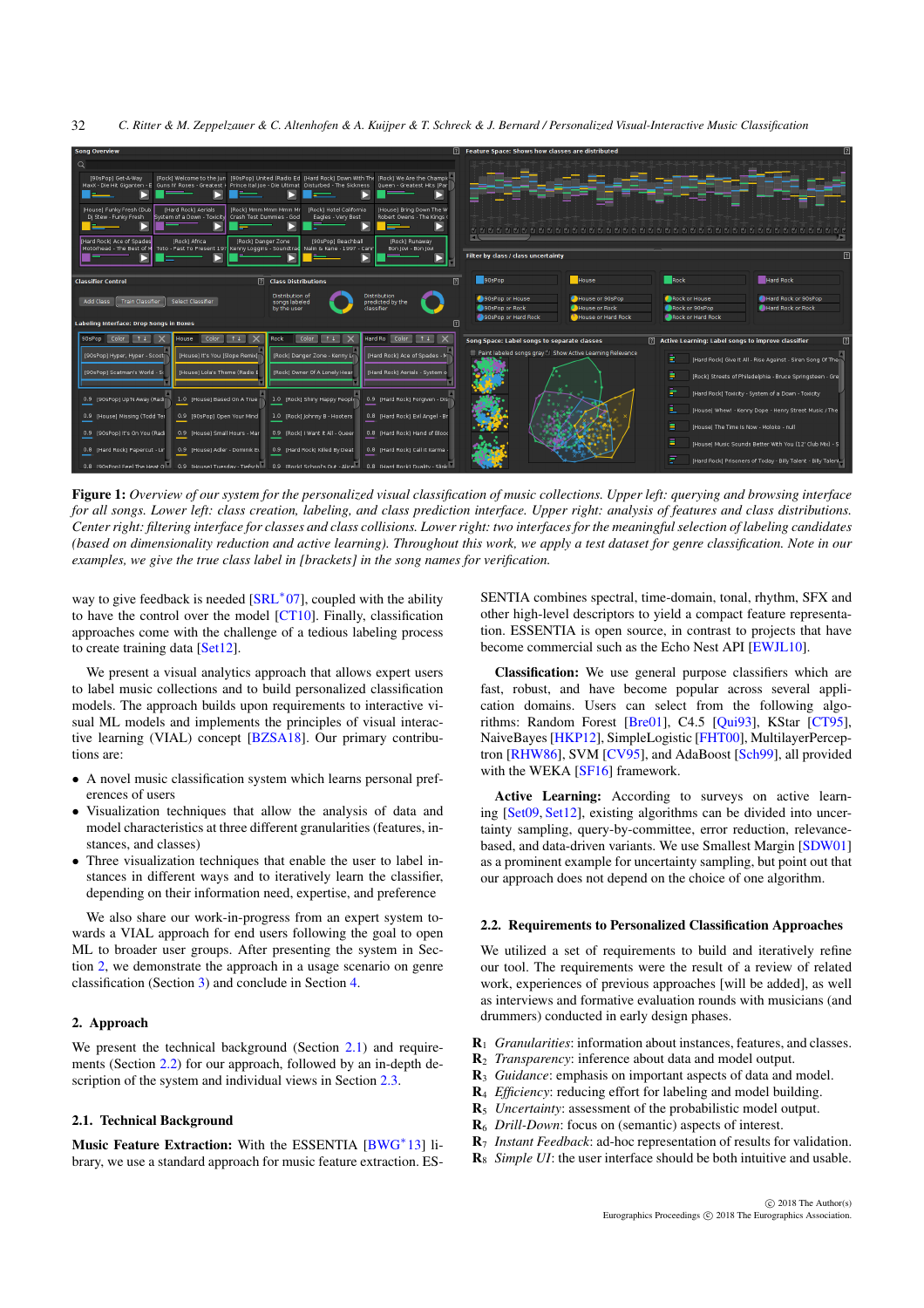<span id="page-2-4"></span>*C. Ritter & M. Zeppelzauer & C. Altenhofen & A. Kuijper & T. Schreck & J. Bernard / Personalized Visual-Interactive Music Classification* 33



<span id="page-2-3"></span>Figure 2: *The Song Overview allows searching and browsing the personal music collection. Color-coding depicts information about class assignment as well as the uncertainty of the classifier.*

## <span id="page-2-0"></span>2.3. System Overview and General Design Principles

With the different views of the system (see Figure [1\)](#page-1-3), we provide a means to (i) analyze music collections at three different granularities  $(R<sub>1</sub>)$ : features, instances, and classes and to (ii) label individual songs with three different and complementing visual interfaces.

General visualization and interaction designs of the system are as follows. Color is always used to depict class information [\[STMT12\]](#page-4-29). As such, color also serves as a means to link class information across different views. *Drag-and-drop* is the main interaction technique for labeling instances in an intuitive way  $(\mathbf{R}_8)$ . This allows picking instances in several views and dropping these instances into the class boxes in the labeling interface (see Fig-ure [4\)](#page-2-1). Filtering  $(\mathbf{R}_6)$  allows to drill-down to interesting songs, either from a particular class or with conflicts between two classes (see Figure [3\)](#page-2-2). In addition to the general use of best practices, many visualization and interaction designs of individual views are the result of an iterative design process, including observations of nonexperts and informal interviews  $(\mathbf{R}_8)$ . One concrete outcome was to include help buttons at the upper right of every view to explain the usage of respective views in detail. In the description of individual views, we will refer to the *design process* to indicate simplifications of the design made for non-experts.

# 2.3.1. Song Overview

With the Song Overview (see Figure [2\)](#page-2-3), users have a means to search for songs and browse through the music collection. The visual representation of songs (title, artists, and current classifier uncertainty) provides detailed information at the granularity of individual instances. Users can directly deduce the uncertainty of the classifier by analyzing horizontal bars depicting the probability distribution  $(R_5)$ . Using horizontal bars is the result of design process. This encoding is now recurring in three views to foster intuitiveness and familiarization. Similar to other encodings, uncertainty bars are automatically updated when the classifier is re-trained  $(\mathbf{R}_7)$ . At start, when no classification model is trained, the Song View can be used to define initial labels and, thus, resolve bootstrap problems known from active learning [\[AP11\]](#page-4-30). Bold outlines indicate songs assigned to classes (two songs labeled green and purple in Figure [2\)](#page-2-3).



<span id="page-2-2"></span>Figure 3: *Filtering interface to facilitate drill-down to important instances. Classes and class conflicts can be selected, e.g., to focus on semantically similar classes that are more difficult to learn.*

 $\odot$  2018 The Author(s) Eurographics Proceedings (C) 2018 The Eurographics Association.



<span id="page-2-1"></span>Figure 4: *The Labeling interface allows defining classes, dropping songs into class boxes (labeling), and validating class predictions with the list-based interface. In our usage scenario, the user reassigned misclassified songs, resulting in an increase of accuracy.*

# 2.3.2. Labeling Interface

Core functionalities of the Labeling Interface (see Figure [4\)](#page-2-1) are the definition of classes which, in turn, act as containers to drop songs for interactive labeling. In the lower part, users can validate the classifier's assignments of songs to classes in a list-based interface. By default, the interface lists songs by the degree of certainty of the classifier's class prediction (represented with horizontal bars and score labels for each song), helping users to analyze the classification uncertainty by the output of the classifier per-class  $(\mathbf{R}_2, \mathbf{R}_5)$ . In addition, users can re-label misclassified songs with the dragand-drop interaction to improve the classifier  $(\mathbf{R}_4)$ . Inverting the list allows the assessment of most uncertain songs, e.g., to confirm or adapt class memberships.

## 2.3.3. Feature Space

The Feature Space interface (see Figure [6\)](#page-3-2) is especially designed for expert users to discover relationships between features, data, and classes to facilitate more informed decisions  $(R_2)$ . Users can analyze every feature included in the dataset, sorted by a feature selection criterion, e.g., mutual information [\[Bat94\]](#page-4-31). Boxplots depict the distribution of songs in every feature. In addition, the interface allows the analysis of the discrimination strength of features for the different classes, depicted with colored lines for every class. Users can manually exclude features with checkboxes at the bottom. As a result of the design process, we added a detail view for selected features at the right (Figure [6\)](#page-3-2). To further ease the use for non-experts, we added a mouse-over functionality to explain the analysis capability in detail.

# 2.3.4. Active Learning

The overarching goal of the Active Learning interface (see Figure [7\)](#page-3-3) is to highlight candidate instances the model is most uncertain about. As such, users have an effective tool to improve the classification model with only few labels  $(R<sub>4</sub>)$ . Our special requirement to the active learner is providing a sorted list of most uncertain instances, rather than only a single (worst) instance. With the list-based interface, users can select preferred songs from the suggestions for labeling, thus combining model-based and user-based preferences [\[BZSA18\]](#page-4-6). The list-based interface has a simple design  $(R_8)$  and guides users in the labeling process  $(R_3)$ . To inform users about the degree of uncertainty, the interface again uses horizontal barcharts to show the probability distribution for any given song  $(R<sub>5</sub>)$ , which may be beneficial especially for experts.

#### 2.3.5. Song Space

The Song Space interface (see Figure [5\)](#page-3-4) allows the informed selection of labels based on spatial characteristics of the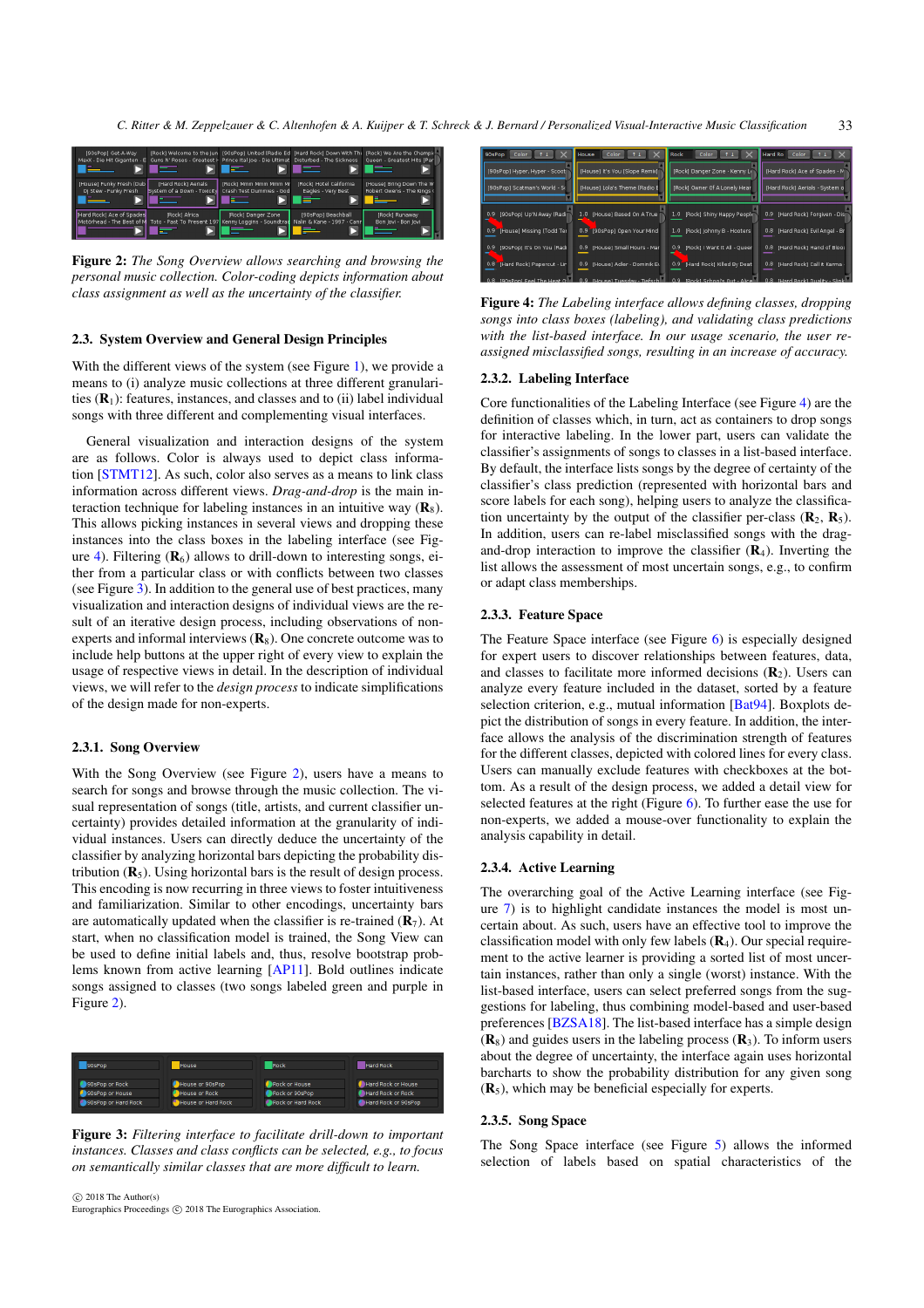<span id="page-3-5"></span>

<span id="page-3-4"></span>Figure 5: *Projection of songs to 2D plots using PCA. Color-coding helps to asses the separation of classes. Labeling between the two displayed states (large images) included a falsely assigned green song, resulting in more compact classes after re-training.*

dataset [\[BHZ](#page-4-32) $*$ 17] ( $\mathbb{R}_2$ ). Three dimensionality reduction techniques (tSNE [\[vdMH08\]](#page-4-33), PCA [\[Jol02\]](#page-4-34), MDS [\[Kru64\]](#page-4-35)) are used to map songs into the visual space, revealing the spatial distribution of the songs. Typical patterns to be found are dense regions, local clusters, or outliers. In addition, coloring of classes allows the assessment of class distributions  $(R_7)$ . The application of convex hulls [\[SP07\]](#page-4-36) further supports the analysis of intersecting classes. Given that, users can identify conflicting regions in the song space [\[BHZ](#page-4-32)∗17]. Hovering songs provides tool-tips and fills a text box at the bottom. Drag-and-drop is again used to support selecting and labeling songs  $(R<sub>4</sub>)$ . In the design process, we observed that non-experts need additional guidance towards most relevant instances. Accordingly, we use an active learning model to facilitate algorithmic guidance. Transparency is now used to deemphasize instances that are less relevant for model improvement.

# <span id="page-3-0"></span>3. Usage Scenario

In this section, we showcase the usage of our approach by a scenario. As we aim to extend the system towards new user groups, we recruited a musician with a high interest in music history, experience in visualization and HCI, but also basic knowledge in ML. The user's task is to create a genre classifier with four classes (90s Pop, House, Rock, and Hard Rock). For every class 100 candidate songs are provided. Our focus is on the demonstration of the labeling process, not on the (semantically) correct assignment of labels  $[BHZ^*17]$  $[BHZ^*17]$ . To exclude this human factor, we add a tag with ground truth information to each song (e.g., [Rock]). In parallel, we employ the ground truth information to assess the gain of the classifier's accuracy during the labeling process. During the interview, notes and screenshots were taken for documentation.

At start, the musician chooses two representative candidates for each genre from the Song Overview (Figure [2\)](#page-2-3) and builds an initial classifier. The Song Space in Figure [5](#page-3-4) now shows the first classification result which still has large spatial overlaps between the four classes, though. He drags some songs from overlapping regions into



<span id="page-3-2"></span>Figure 6: *The Feature Space interface shows the distribution of songs with boxplots and the class discrimination with colored lines for every feature. Interesting features can be analyzed in detail (right). Checkboxes allow the deselection of features.*

| [House] Sing It Back - Moloko - null                |
|-----------------------------------------------------|
| [House] Eple (Original Edit) - Röyksopp - Melody AM |
| [Hard Rock] Enter Sandman - Metallica - Black Album |
| [House] Set U Free - Planet Soul - null             |

<span id="page-3-3"></span>Figure 7: *An active learning model provides a list of candidate instances the classifier is most uncertain about. Our interactive filter reduced songs towards conflicts between class blue and orange.*

the labeling interface to improve the classifiers' performance at this location of the song space. In addition, the musician selects songs at the outbound of the class distributions (such as the green song marked with a red arrow). After labeling 16 instances, the accuracy of the classifier is now 49%. Next, the musician decides to use the Active Learning interface (Figure [7\)](#page-3-3) to further improve the classifier. With another eight labeled songs, the accuracy increases to 53%. The musician recognizes that there is still confusion between 90s Pop and House as well as Rock and Hard Rock. This analysis task is supported with the Song Space interface showing the overlaps of classes (Figure [1\)](#page-1-3). Therefore, he applies the Filter interface (Figure [3\)](#page-2-2) to drill-down the music collection. The Active Learning interface now shows only songs with conflicting predictions. After another eight labels the accuracy is now 63%. In the final step, the musician wants to validate the performance of the classifier. For that purpose, he inspects the lists of classified songs in the Labeling interface. Figure [4](#page-2-1) shows how he identifies misclassified songs among the top-ranked songs in several classes (red arrows). The re-assignment of these instances leads to a gain of accuracy to 72%. With only 49 labeled songs, the musician has created a personal classifier (here: for genres) that is now able to automatically predict nearly three quarters of his music collection correctly.

# <span id="page-3-1"></span>4. Conclusion and Future Work

We presented a visual analytics tool for the personalized classification of music collections. The system integrates several visual interactive labeling (VIAL) techniques and mechanisms to support interactive machine learning. In particular, different linked views allow users to label and classify music songs, as well as to validate the classification model. With the system, experts can effectively create personal classifiers. To open interactive machine learning for non-experts, we also disclosed our work-in-progress towards simplistic and usable visualization and interaction designs.

Future work includes further evaluation with non-expert users and the refinement of the interactive interfaces. It will be particularly interesting to quantify the effect of including users in the classification loop in comparison with automatic approaches, and how the visual and interaction design influences this comparison. Our approach is a basis for further experiments in this direction. Finally, we plan to extend the techniques to other recommendation tasks to investigate their general applicability.

#### Acknowledgements

This work was supported by the Deutsche Forschungsgemeinschaft (DFG), Project No. I 2850 (-N31), Lead Agency Procedure (D-A-CH) "Visual Segmentation and Labeling of Multivariate Time Series (VISSECT)".